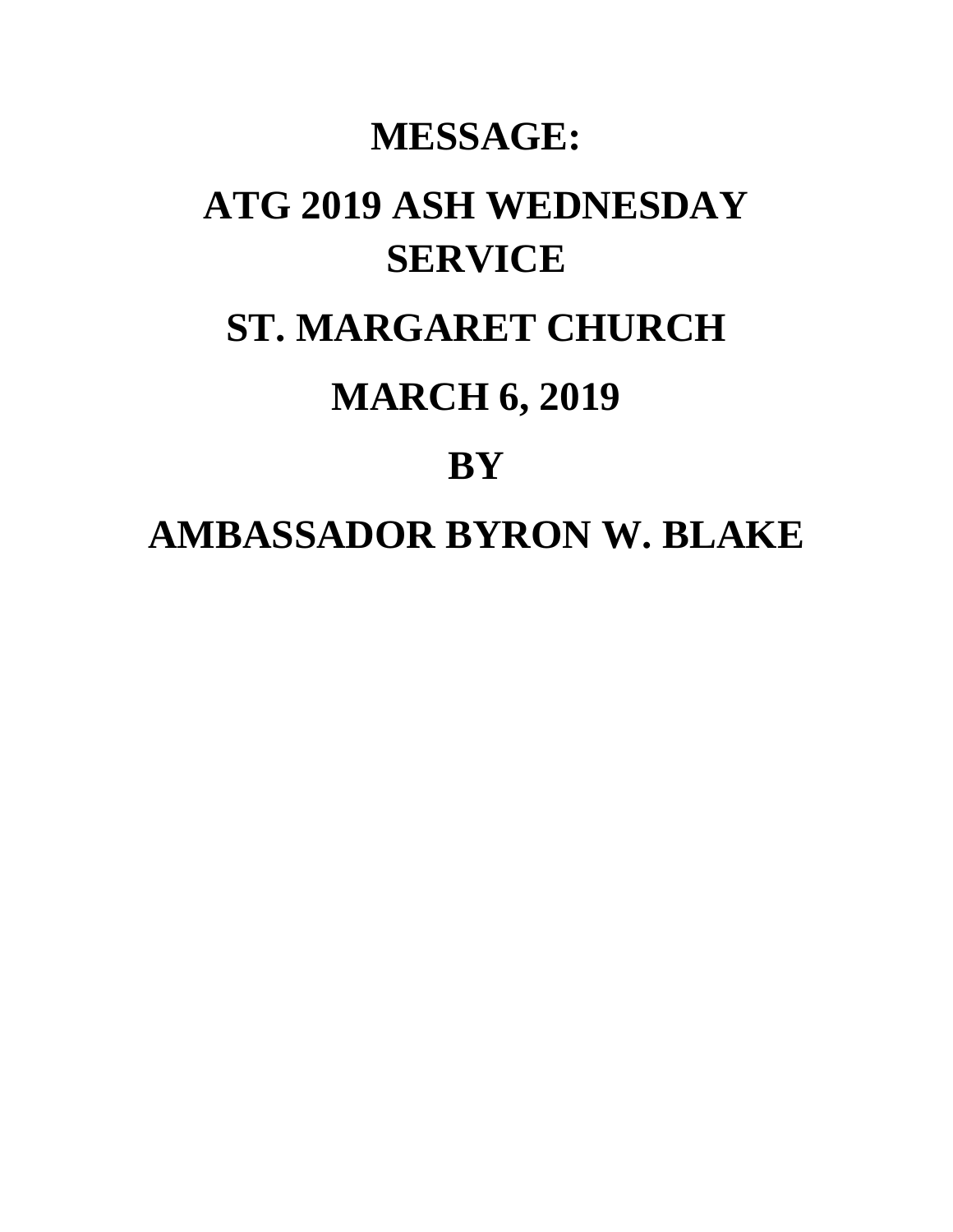TODAY, ASH WEDNESDAY 2019, WE STAND AT THE START OF ANOTHER LENTEN PERIOD- RECALLING THE 40 DAYS JESUS SPENT IN THE WILDERNESS PREPARING FOR AND BEING TEMPTED BY SATAN. WE WILL RECEIVE OUR ASHES; WE WILL PREPARE TO FAST AND TO PARTICIPATE IN THE MANY SERVICES IN OUR CHURCHES; AND MANY OF US WILL DECIDE TO ABSTAIN FROM SOMETHING. SOME OF US WILL ASSUME A PERSONA VERY DIFFERENT FROM OUR REAL SELF, THE SELF WE INHABIT THE OTHER 325 OR 326 DAYS OF THE YEAR.

WE DO WELL TO REFLECT AND ASK OURSELVES WHY WE REALLY DO THESE THINGS. AS WE REFLECT, LET US READ AGAIN A FEW OF THE VERSES READ EARLIER IN ISAIAH 58:

VERSE 2: ANNOUNCE TO MY PEOPLE THEIR REBELLION, TO THE HOUSE OF JACOB THEIR SINS.

VERSE 3: YET DAY AFTER DAY THEY SEEK ME AND DELIGHT TO KNOW MY WAYS,

VERSE 4: AS IF THEY WERE A NATION THAT PRACTICED RIGHTEOUSNESS AND DID NOT FORSAKE THE ORDINANCE OF THEIR GOD;

VERSE 6: "WHY DO WE FAST, BUT YOU DO NOT SEE? WHY HUMBLE OURSELVES, BUT YOU DO NOT NOTICE?"

THE ISRAELITES WERE DOING THE RITUALS BUT WERE NOT RECEIVING THE RESPONSES THEY EXPECTED OF GOD. INSTEAD OF SELF REFLECTION THEY ACCUSED GOD OF NOT SEEING. SO GOD SENT HIS MESSENGER, ISAIAH, TO EXPLAIN TO THEM WHY HE WAS NOT IMPRESSED, IN FACT, WHY HE WAS OFFENDED BY THEIR ACTIONS. GOD INSTRUCTED ISAIAH TO SHOUT OUT TO THE ISRAELITES AND NOT HOLD BACK THE TRUTH OF WHAT HE REQUIRED OF THEM. HE REQUIRED THEM TO LOOSE THE BONDS OF INJUSTICE, FREE THE OPPRESSED, FEED THE HUNGRY, PROVIDE SHELTER FOR THE HOMELESS AND CLOTHES FOR THE NAKED.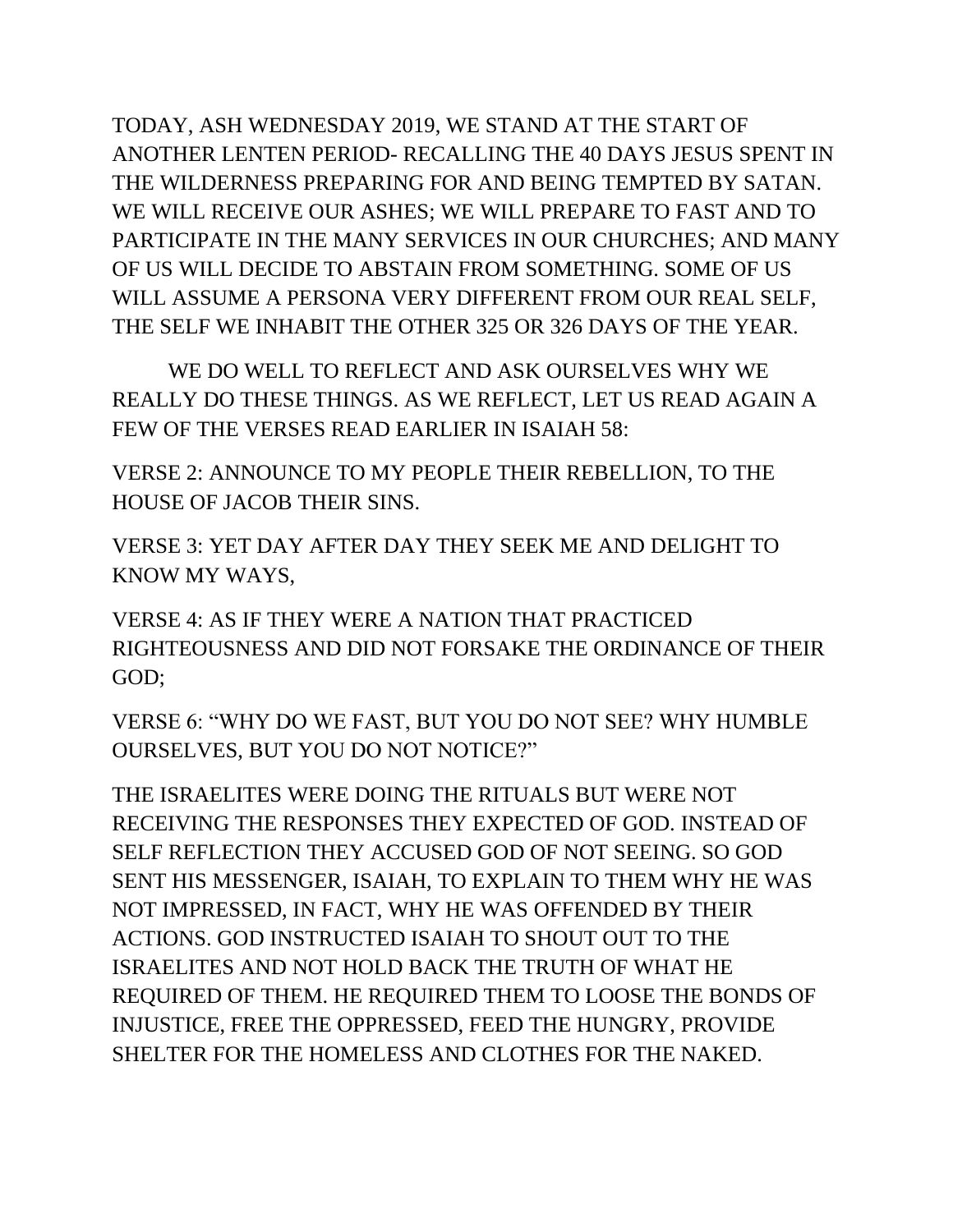WHEN THEY DO THESE THINGS; THINGS WHICH SOUND VERY MUCH LIKE OUR "MARKS OF MISSION", THEIR LIGHT WILL SHINE, GOD WILL HEAR AND ANSWER THEIR CALL FOR HELP AND MOST IMPORTANTLY REMAIN PRESENT WITH THEM.

AS WE REFLECT TODAY CAN WE HEAR GOD SAYING TO HIS MESSENGER IN JAMAICA, THE CHURCH?

"ANNOUNCE TO THE PEOPLE OF JAMAICA THAT THEY ARE IN REBELLION AGAINST ME. THEY ARE KILLING WOMEN AND CHILDREN; THEY ARE KILLING EACH OTHER; THEY ARE ALLOWING INNOCENT BLOOD TO CONTAMINATE AND CRY OUT TO ME FROM THE PURE FRUITFUL EARTH I HAVE GIVEN THEM"

CAN WE HEAR GOD SAYING TO THE CHURCH IN JAMAICA?

"ANNOUNCE TO THE POLITICAL LEADERS, THE LEADERS OF BUSINESS AND OF YOUR SOCIAL INSTIBUTIONS AND YOUR PROFESSIONALS YOU ARE IN REBELLION AGAINST ME? YOU ARE USING THE TALENTS AND POSITIONS I HAVE GIVEN YOU TO ENRICH YOURSELVES AND YOUR FAMILIES, TO STORE UP THAT WHICH YOU CANNOT USE AND TO OPPRESS, ROB, DECEIVE AND CORRUPT THE POOR SO THAT THEY BECOME POORER AND POORER AND THEREFORE MORE VULNERABLE OBJECTS FOR EXPLOITATION AND DERISION HERE AND IN FOREIGN COUNTRIES."

CAN WE HEAR GOD'S VOICE SAYING

"ANNOUNCE TO CHURCH LEADERS- CLERGY AND IN THE LAITY-THAT THEY ARE IN REBELLION AGAINST ME. THEY ARE NEITHER FEEDING NOR TENDING MY SHEEP. THEY ARE NOT SEARCHING FOR THE LOST. THEY ARE ABANDONING THE GOSPEL I GAVE THEM FOR PROSPERITY AND SELF ENRICHING, SELF PROMOTING AND SELF PRESERVING GOSPELS. THEY ARE EXPLOITING THE VULNERABILITIES AND INNOCENCE OF THE YOUNG, THE WIDOWS, AND THE UNEMPLOYED. THEY HAVE BECOME BED FELLOWS WITH THE RICH, AND POWERFUL. THEY COVER-UP AND KEEP SECRET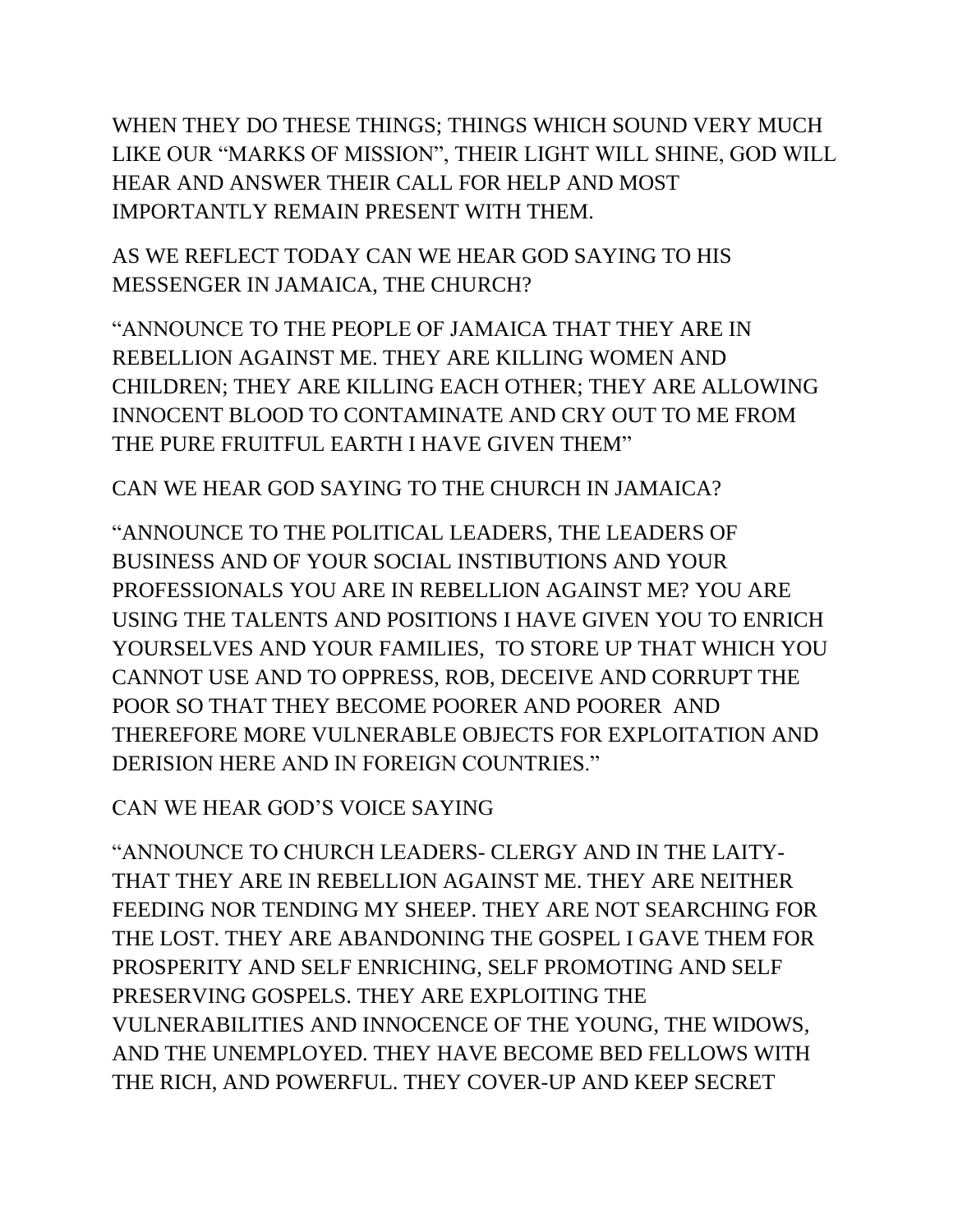THEIR TRANSGRESSIONS;THEY HAVE ABANDONED THE SCHOOLS AND PLACES OF LEARNING I INSPIRED THEIR PREDECESSORS TO ESTABLISH AS FIELDS FOR TRUE RELIGIOUS FORMATION TO THE MACHINATIONS OF POLITICAL DEMI-GODS AND ECONOMIC AND SOCIAL EXPLOITERS AND PREDATORS?

CAN WE HEAR THE VOICE SAYING TO HIS MESSENGER, THE CHURCH IN JAMAICA?

"ANNOUNCE TO THE POLITICAL AND BUSINESS LEADERS OF THE MAJOR NATIONS OF THE WORLD- THOSE THAT MEET IN, AND CONTROL THE SECURITY COUNCIL OF THE UNITED NATIONS, THE INTERNATIONAL MONETARY FUND (IMF), THE WORLD BANK, THE G-20, DAVOS AND THE ORGANISATION FOR ECONOMIC CO OPERATION AND DEVELOPMENT (OECD) – YOU ARE IN OPEN REBELLION AGAINST GOD. INSTEAD OF BEATING YOUR GUNS,TANKS AND WARSHIPS INTO PLOUGH SHARES SO THAT SUCCEEDING GENERATIONS CAN BE SAVED FROM THE SCOURAGE OF WAR AS YOU PLEDGED IN THE UN TREATY, YOU ARE BUSY CREATING MORE AND MORE WEAPONS OF MASS DESTRUCTION AND CYNICALLY MAKING THEM AVAILABLE TO VOLATILE NATIONSTO INCREASE YOUR SALES, YOUR WEALTH AND YOUR INFLUENCE. YOU HAVE DRIVEN ME FROM AND OUTLAWED THE PREACHING MY WORDS IN YOUR SCHOOLS AND PUBLIC PLACES. YOU HAVE ABANDONED MY LAWS AND ELEVATED AND MAKE "LEGAL" ACCORDING TO YOUR LAWS ALTERNATIVE LIFESTYLES- FAMILIES AND SEXUAL PARTNERS AND PRACTICES, TRUTHS, "RELIGIOUS" DOCTRINES. YOU HAVE OVER EXPLOITED MY NATURAL CREATION FOR SUSTAINED LIFE ON THIS PLANET FOR THE SELFISH GREED AND LUST OF YOUR SMALL CLUB; WHILE MARGINALISING AND MAKING NORMADS OF THE MAJORITY OF MY PEOPLE FOR YOUR FURTHER BRUTALISATION AND EXPLOITATION. YOU CLOSE YOUR BORDERS AND WATCH THEM DROWN AT SEA OR PERISH IN THE DESERT. YOU ARE USING YOUR ECONOMIC AND MILITARY MIGHT TO FORCE YOUR REBELLIOUS AND DEADLY POLICIES, PRACTICES AND LIFESTYLES ON MY PEOPLE EVERYWHERE.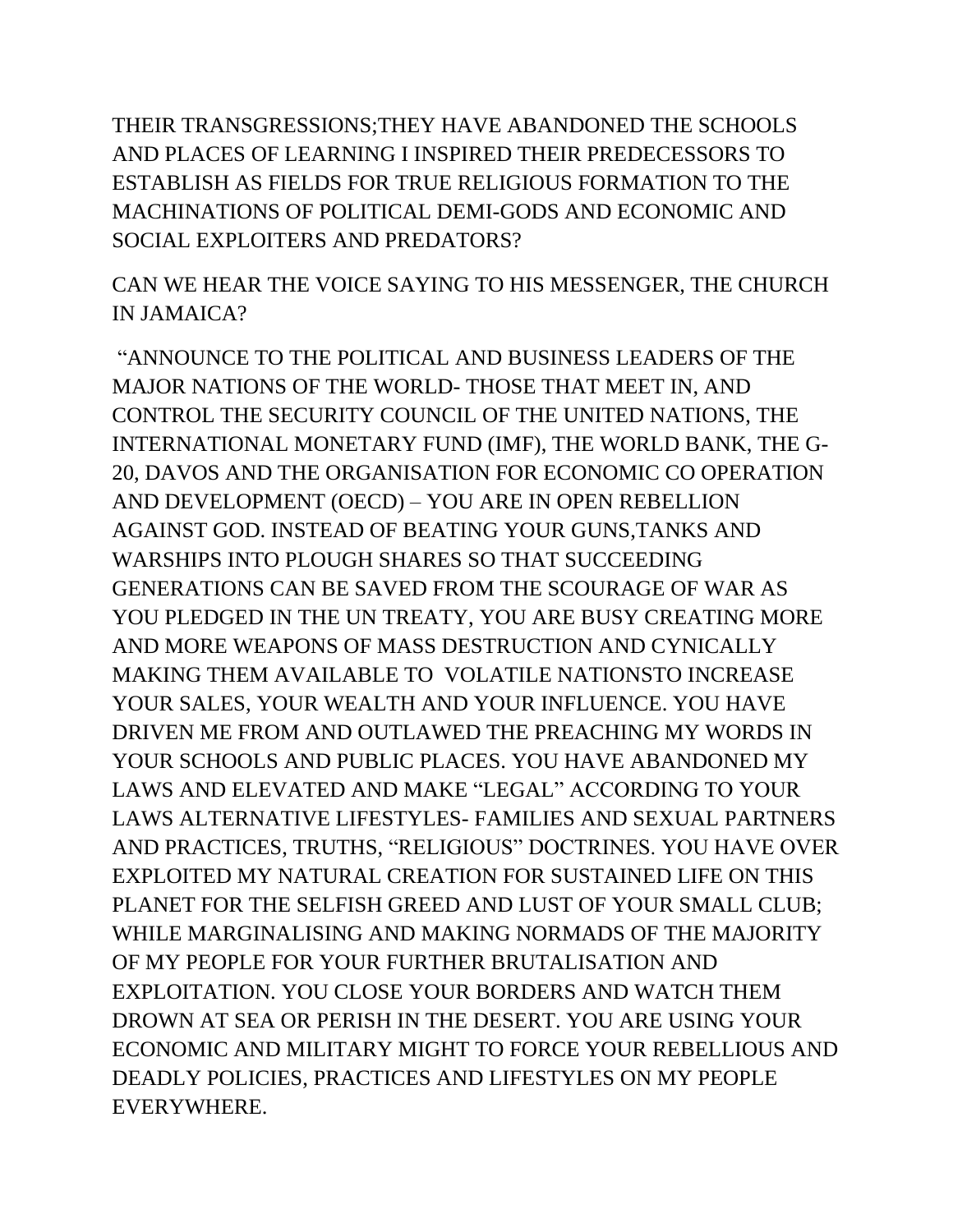CAN WE HEAR THE VOICE OF GOD SAYING TO HIS CHURCH IN JAMAICA:

"ANNOUNCE TO ALL THE PEOPLE OF THE WORLD- RICH AND POOR-THAT TOGETHER, THOUGH NOT IN EQUAL PROPORTION, YOU ARE STRETCHING MY CAPACITY TO KEEP MY PROMISE THAT I WILL NEVER AGAIN DESTROY THIS PLANET BY WATER. YOU ARE BREAKING THE DEVICES BY WHICH I HAVE LOCKED AWAY THE EXCESS WATERS IN ICE CAPS AND STORED THEM AWAY AT THE EXTREMITIES OF THE EARTH. WHEN THE GLACIERS AT THE NORTH AND SOUTH POLES AND IN THE HIGH MOUNTAINS BREAK EVEN I, THE CREATOR, WILL BE HARD PRESSED TO HOLD BACK THE FORCE AND ENRGY I HAD STORED IN THEM FOR SLOW AND ORDERLY RELEASE. I HAVE GIVEN YOU SIGNS AND WARNINGS IN FIRES, SEASONAL AND UNSEASONAL FLOODS AND IN RISING TIDES; I HAVE GIVEN YOUR SCIENTISTS KNOWLEDGE, TECHNOLOGIES, AND TECHNIQUES TO PREDICT POTENTIAL CATASTROPHIC ACTIVITIES IN THE MAKING, BUT YOU HAVE BLINDED YOURSELVES BY YOUR HATRED, SELFISHNESS, AND GREED.

CAN WE HEAR GOD'S VOICE SAYING

"EVEN NOW AS DESTRUCTION STARKS, MY SON IS STILL THERE TO SAVE. CALL ON HIM."

AND NOW TO OURSELVES, HAVE WE SEEN, HAVE WE HEARD THE LORD SAYING TO HIS CHURCH, IN PARTICULAR TO THE ANGLICAN COMMUNION OF HIS CHURCH IN THIS MONA, PAPINE, LIGUANEA AREA

"I HAVE A MISSION FOR YOU?

BECAUSE YOU WERE HIGHLY COMPLICIT IN THE OVER 300 YEARS OF EXPLOITATION AND DEFORMATION WHICH TOOK PLACE ON THESE THREE SUGAR PLANTATIONS- HOPE, MONA AND PAPINE- WHICH OCCUPIED THIS BEAUTIFUL VALLEY YOU BEAR RESPONSIBILITY FOR REPARATION.THE ORGANISATION OF LIFE ON THESE PLANTATIONS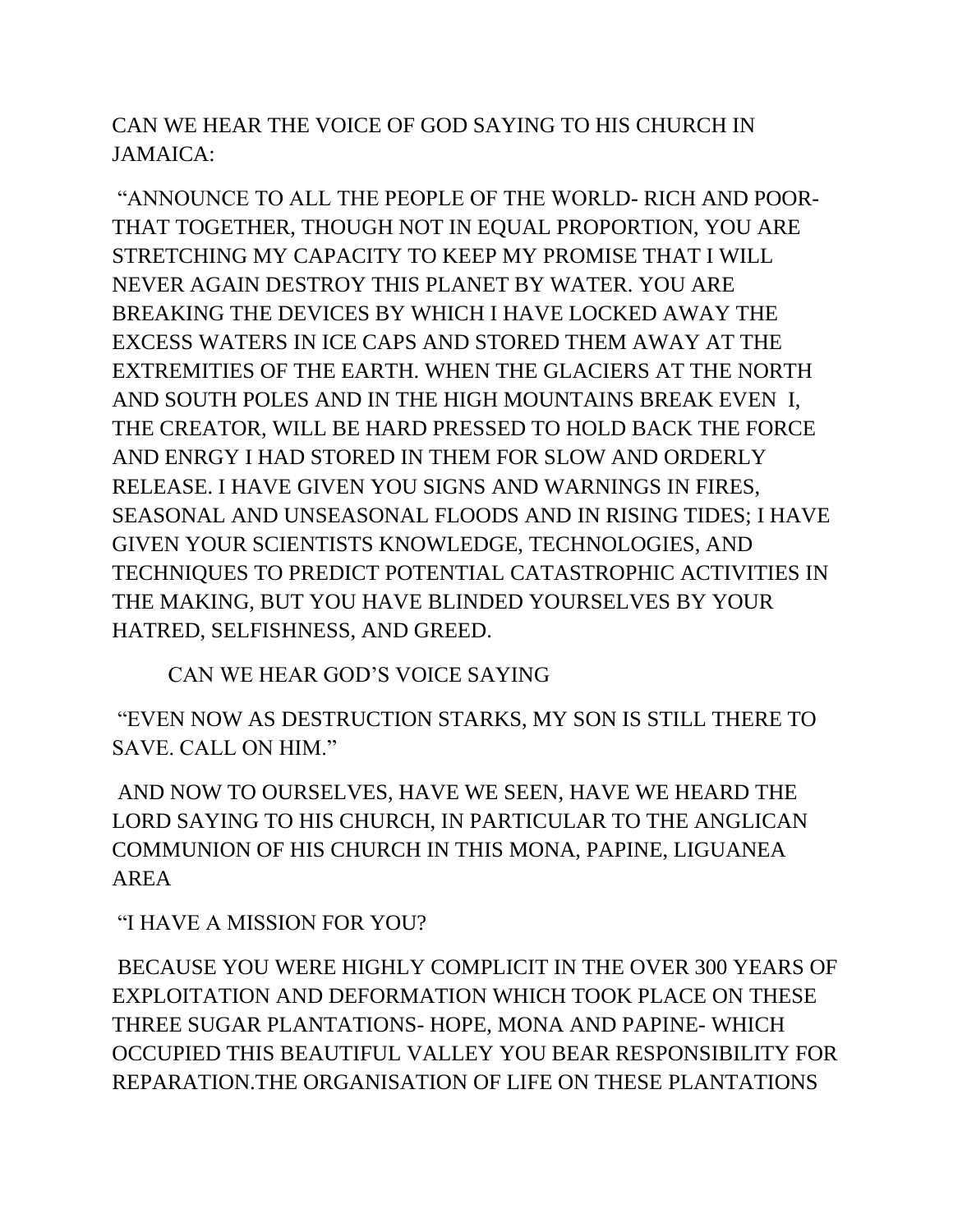CREATED THE DEEP DIVISIONS AND DISFUNCTIONALITIES YOU NOW SEE IN COMUNITIES AND FAMILIES. THE VIOLENCE AND DISCONNECTEDNESS WE NOW SEE EVEN WITHIN FAMILIES HAVE THEIR ROOTS IN THAT BRUTAL AND EXPLORTATIVE HISTORY,

"CAN WE HEAR THE VOICE OF GOD SAYING I THEREFORE HAVE A SPECIAL MISSION FOR YOU?"

"I AM GATHERING AN INCREASING NUMBER OF YOUNG PERSONS FROM THE FARTHEST REACHES OF JAMAICA, THE CARIBBEAN AND THE WORLD TO BUILD A NEW FIELD IN THIS VALLEY? I AM CREATING A LEARNING COMMUNITY; A NEW FIELD FOR THE NURTURING AND THE HARVEST. BUT REMEMBER A LEARNING COMMUNITY, A FIELD OF THE YOUNG CAN BE A DANGEROUS PLACE.THERE ARE MANY WHO DID NOT SOW BUT WOULD WISH TO REAP. THE INHABITANTS CAN QUICKLY LEARN THE WRONG THINGS AND DEVELOP WRONG HABITS. THEY CAN BE EVEN MORE EFFECTIVE PROMOTERS OF THOSE WRONG DOCTRINES."

CAN WE HEAR THE LORD SAYING "I NEED MY CHURCH IN PARTICULAR THE ANGLICAN SEGMENT, TO SHINE MY LIGHT, THE RIGHT LIGHT, IN THIS VALLEY; TO TAKE MY GOOD NEWS AND BE THE YEAST TO INFUSE THE SPIRIT IN THIS MY NEW COMMUNITY. I HAVE BEEN PREPARING YOU FOR THIS."

CAN WE HEAR THE LORD SAYING

"DO YOU DOUBT THAT I HAVE BEEN PREPARING YOU?" THINK ABOUT THE FOLLOWING:

- 1. IN THE FIRST DECADE OF THIS THIRD MILLENNIA SEVERAL INFLUENTIAL BODIES IN THE AREA INCLUDING THE TWO UNIVERSITIES BEGUN DISCUSSING AND PLANNING TO CREATE A UNIVERSITY TOWN TO INCLUDE THE ENTIRE AREA.
- 2. IN THAT SAME DECADE THREE RELATIVELY YOUNG PRIESTS FROM THE ANGLICAN COMMUNION WERE PLACED AT DIFFERENT TIMES IN THE BROWN'S TOWN CURE WHERE THEY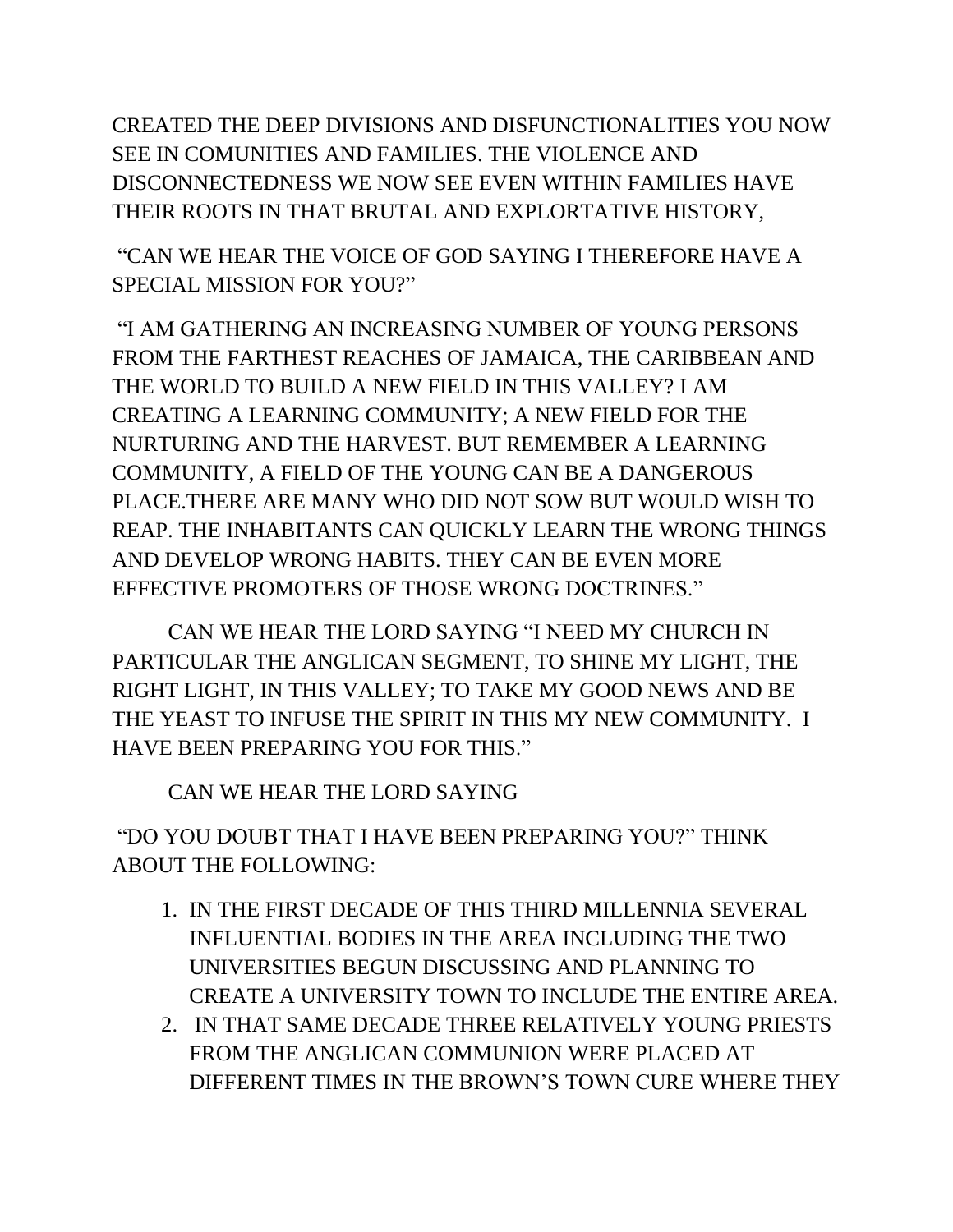HAD A SIMILAR KIND OF FORMATIONANAL EXPERIENCE. AT THE BEGINNING OF THE SECOND DECADE THOSE THREE PRIESTS WERE ASSIGNED TO SERVICE THE SIX ANGLICAN CONGREGATIONS IN THE GREATER MONA VALLEY. ALL THE CONGREGATIONS WERE IN DECLINE AND LOOKING TO REBUILT BUT NONE HAD THE NEEDED FINANCIAL OR HUMAN RESOURCES;

- 3. ALSO AT THE BEGINNING OF THAT SECOND DECADE THE BROTHERHOOD OF ST. ANDREW IN THE TWO MAIN CHURCHES DECIDED TO BEGIN TO WORK MORE CLOSELY IN WORSHIP AND IN OUT REACH;
- 4. THE WORKING TOGETHER EVOLVED INTO A RECOGNISABLE MOVEMENT WHICH ATTRACTED THE ATTENTION, ADMIRATION AND SUPPORT OF THE TWO MOST SENIOR BISHOPS OF THE DIOCESE;
- 5. AN EXTERNAL INSTITUTION WAS MOVED TO PROVIDE SEED FUNDING FOR RESEARCH AND PILOT TESTING WORK. THIS WORK NOT ONLY ESTABLISHED THE VIABILITY OF THE CONCEPT BUT THE PRIORITY AREAS IN WHICH THE COMMUNITIES WOULD WISH SUPPORT FROM A CHURCH-BASED GROUP SUCH AS THE ATG; AND
- 6. PRECISELY AT THE TIME THE FUNDING SUPPORT FROM THE EXTERNAL AGENCY CAME TO AN END, A MEMBER OF ONE OF THE ANGLICAN CHURCHES IN THE VALLEYMADE A SIGNIFICANT DONATION TO FACILITATE WORK IN THE PRECISE AREAS IDENTIFIED THROUGH THE PILOT AS PRIORITIES FOR THE ATG.

SO, AS WE PREPARE TO OFFER OUR EXCUSES-NO MONEY, NO TIME, OUR CHURCH HAS ITS OWN PROJECTS AND WE NEED ALL THE FUNDS WE CAN GET,

CAN WE HEAR THE VOICE ASKING:

MEMBERS OF THE ATG DO YOU BELIEVE THESE REINFORCING DEVELOPMENTS WERE RANDOM, COINCIDENTAL OCCURRENCES?